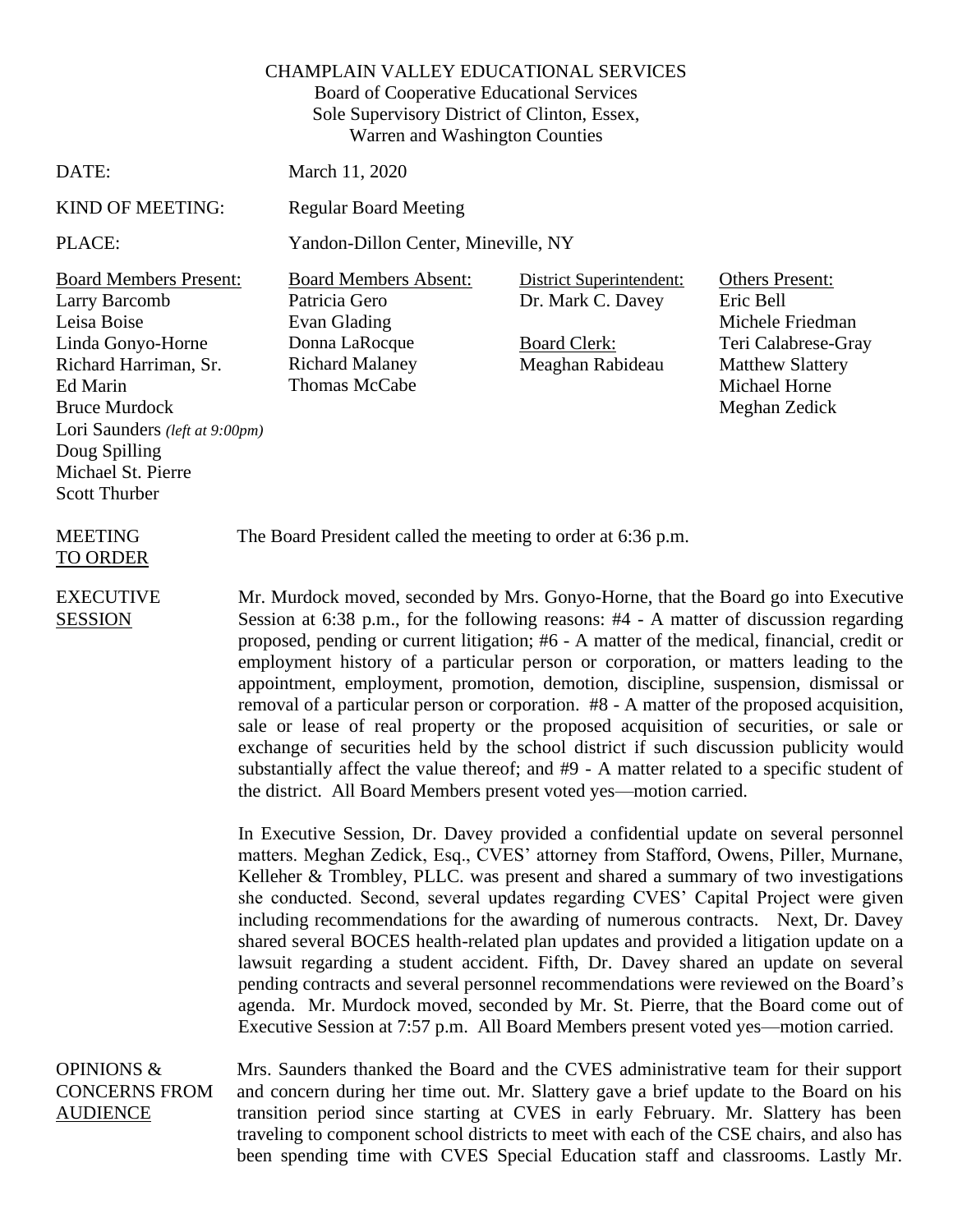Page 2 Board Minutes March 11, 2020

CONTINUED Slattery reported that he attended Therapeutic Crisis Intervention (TCI) trainings and was able to tour the Transitions Pathways Program at Sibley Hall located on the Plattsburgh State University campus. Next, Dr. Davey shared with the Board that CVES has received a letter from DASNY with approval of a grant for \$125K, monies secured through support from Assemblyman Billy Jones for CTE Equipment purchases. Mrs. Friedman explained the process for additional paperwork that needs to be addressed and shared initial plans to use the grant money. Dr. Davey then shared an update on the COVID-19 outbreak and that important information is available on the CVES webpage. The website is a resource with numerous informational links, suggested practices in staying healthy and other important documents on containment and quarantine. CVES has been proactive and working closely with the Departments of Health in both Clinton and Essex County. Jeff Sisson, CVES' Health and Safety Risk Assessment Coordinator, is helping to provide information to component districts, parents, students and CVES staff. Dr. Davey has been getting regular updates from NYSED and as directives are being given, he is updating all key personnel and CSOs. The Board was provided several handouts on the information that is being circulated during the meeting. Succession protocols were then shared with the Board as part of the CVES Emergency Response Plan. The Board did question how to handle remote locations for future Board meetings if necessary to practice social distancing. Discussion then ensued on proposing and arranging remote meeting sites in Mineville and Plattsburgh. Lastly, Dr. Davey informed the Board that the BOCES Well Day in Albany and Skills USA Regional and States competitions have been canceled. The *I Stand Against Bullying* (ISAB) awards have also been postponed at this time.

CAPITAL PROJECT UPDATE Mr. Eric Bell began by thanking the Board members for their support of the component districts to use the joint financing option for the voter approved Capital Project. He reported that BOCES across the state now no longer have the option to use DASNY for financing due to the Governor's Budget proposal. Mr. Bell then updated the Board on the Haun property purchase and that it is moving toward the final stages. Building permits have been received and on tonight's agenda, it is being recommended for the Board to award our Capital Project's contracts. It is planned that construction will begin this spring. There have been ongoing discussions on wetlands permitting and application documents completed for SED approval, which is required to begin site work. CVES' mini capital projects for the waterline and CV-TEC doors are also awaiting SED approval at this time. Summer construction remains the targeted goal to begin these projects.

Lori Saunders, CVES Board Member, left the meeting at 9:00 p.m.

**PREVIOUS MINUTES** Mr. Murdock. moved, seconded by Mrs. Gonyo-Horne, that the Board approve the minutes of the February 12, 2020 Board meeting as presented. All Board Members present voted yes—motion carried.

CONSENT AGENDA FINANCIAL Mr. Murdock. moved, seconded by Mrs. Gonyo-Horne, to approve the following Consent Agenda Financial items 7a-7L as presented. All Board Members present voted yes—motion carried.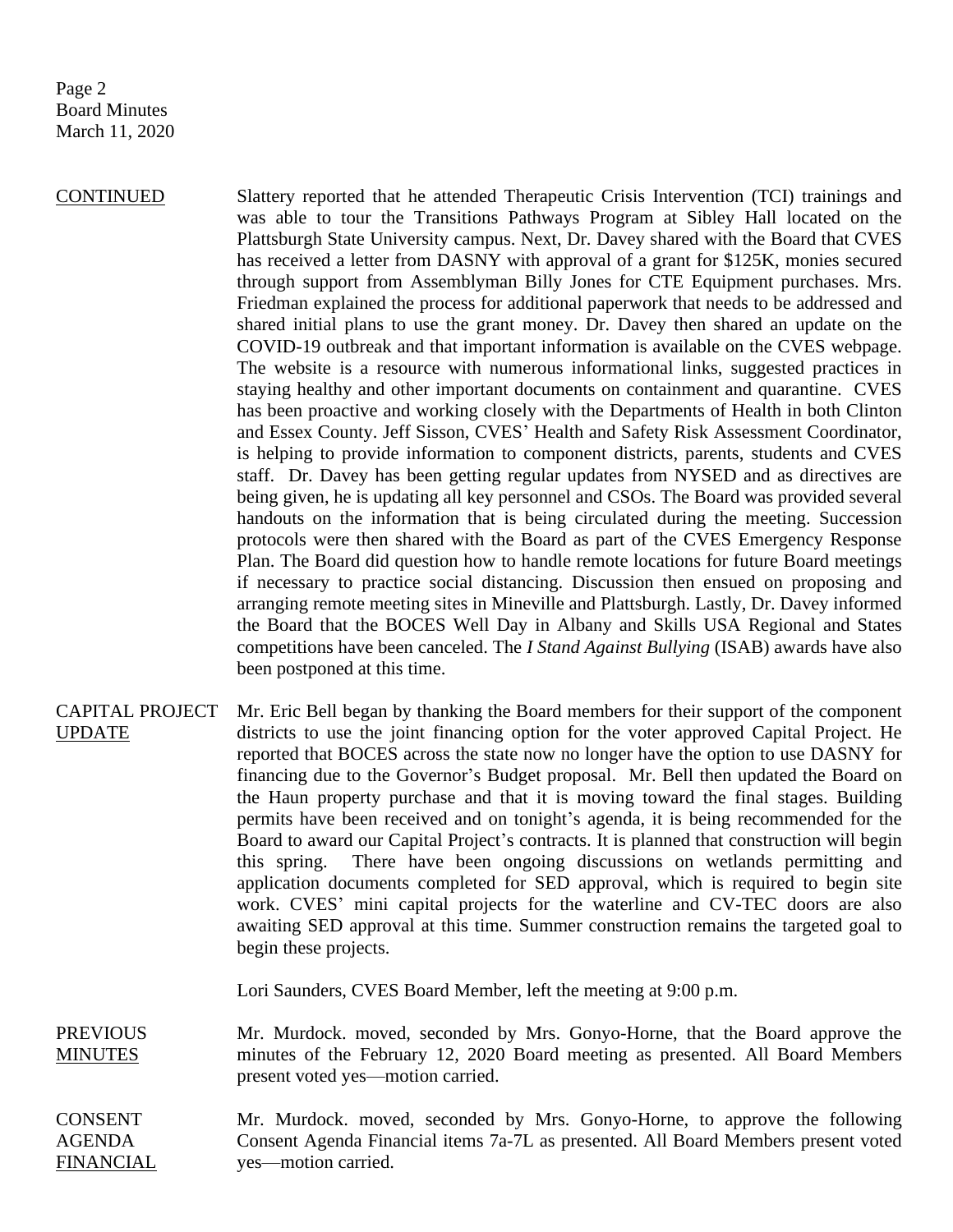Page 3 Board Minutes March 11, 2020

| <b>CERTIFICATION</b><br>OF WARRANT                                            | (7a) Approve the Certification of Warrant for February 3, 2020 to February 28, 2020 as<br>presented.                                                                                                                                                                                                                               |    |                                            |  |
|-------------------------------------------------------------------------------|------------------------------------------------------------------------------------------------------------------------------------------------------------------------------------------------------------------------------------------------------------------------------------------------------------------------------------|----|--------------------------------------------|--|
| <b>TREASURER'S</b><br><b>REPORT</b>                                           | (7b) Approve the Treasurer's Report from January 31, 2020 as presented.                                                                                                                                                                                                                                                            |    |                                            |  |
| <b>DONATIONS</b>                                                              | (7c) Approve the following Donations:                                                                                                                                                                                                                                                                                              |    |                                            |  |
|                                                                               | 1. For the Student Stipend Fund:<br>United Way (November 2019)<br>Pepsi (December 2019)<br>United Way (December 2019)<br>Pepsi (January 2020)<br>United Way (January 2020)                                                                                                                                                         |    | 41.17<br>104.73<br>41.17<br>72.10<br>41.13 |  |
|                                                                               | United Way (January 2020)<br><b>TOTAL</b>                                                                                                                                                                                                                                                                                          | \$ | 38.92<br>339.22                            |  |
| <b>SPECIAL AID</b><br><b>FUND PROJECT</b><br><b>BUDGET</b><br><b>INCREASE</b> | (7d) Approve the following Special Aid Fund Project Budget Increase:<br>1. Core Rehabilitation Service (CRS) Special Aid Fund Project Budget from \$299,652 to<br>\$631,752, for the period of January 1, 2020 through December 31, 2020, due to<br>anticipated additional funding in the amount of \$332,100. (Special Education) |    |                                            |  |
| <b>BUDGET</b>                                                                 | (7e) Approve the following Budget Increases:                                                                                                                                                                                                                                                                                       |    |                                            |  |
| <b>INCREASES</b>                                                              | 1. Health, Safety, Risk Management budget from \$138,000 to \$150,500 for the 2019-<br>2020 school year due to new state mandated testing of faucets in our school districts.<br>$(Co-Set 608 – ISC)$                                                                                                                              |    |                                            |  |
|                                                                               | 2. Library Media/Services budget from \$229,240 to \$244,240 for the 2019-2020 school<br>year due to increased purchases of databases from school districts. (Co-Ser 508 – ISC)                                                                                                                                                    |    |                                            |  |
| <b>CROSS</b>                                                                  | (7f) Approve the following Cross-Contract Budgets:                                                                                                                                                                                                                                                                                 |    |                                            |  |
| <b>CONTRACT</b><br><b>BUDGETS</b>                                             | 1. Middle School Regional Summer School (RSS) – Franklin-Essex-Hamilton BOCES<br>budget in the amount of \$3,432 for the 2019-2020 school year to accommodate for a<br>cross contract with FEH BOCES and Northeastern Clinton. (Co-Ser 428 – ISC)                                                                                  |    |                                            |  |
|                                                                               | 2. Staff Development - Delaware-Chenango-Madison-Otsego BOCES budget in the<br>amount of \$10,000 for the 2019-2020 school year to accommodate for a cross contract<br>with DCMO BOCES and Peru. $(Co-Set 514 – ISC)$                                                                                                              |    |                                            |  |
|                                                                               | 3. School Improvement – Tompkins-Seneca-Tioga BOCES budget in the amount of<br>\$6,510 for the 2019-2020 school year to accommodate for a cross contract with TST<br>BOCES and Peru. (Co-Ser 535 – ISC)                                                                                                                            |    |                                            |  |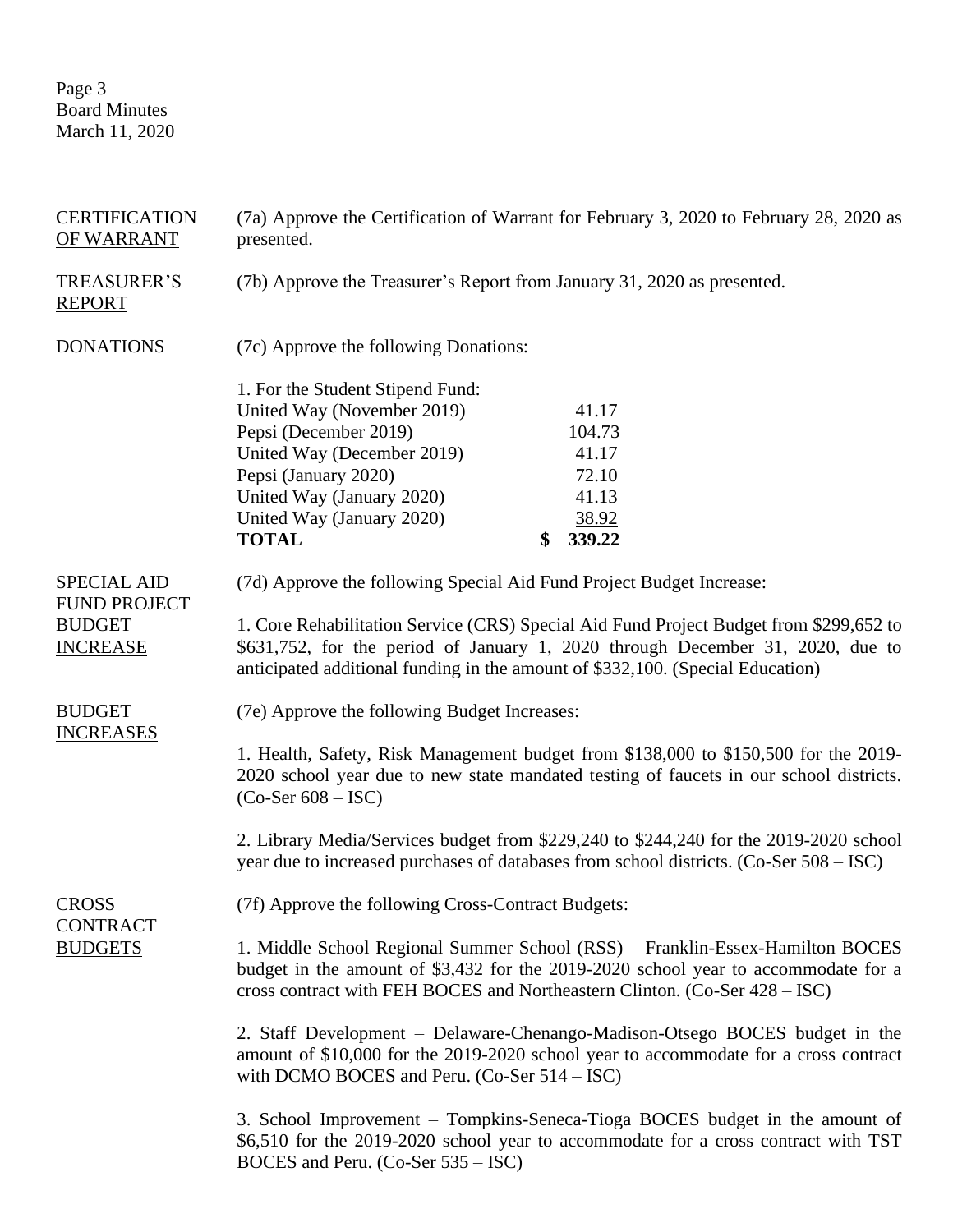Page 4 Board Minutes March 11, 2020

| CROSS-                                               | (7g) Approve the following Cross Contract Budget Increases:                                                                                                                                                                                                                                                                                                                                                                                                                                                                            |
|------------------------------------------------------|----------------------------------------------------------------------------------------------------------------------------------------------------------------------------------------------------------------------------------------------------------------------------------------------------------------------------------------------------------------------------------------------------------------------------------------------------------------------------------------------------------------------------------------|
| <b>CONTRACT</b><br><b>BUDGET</b><br><b>INCREASES</b> | 1. Computer Assisted Instruction – Capital Region BOCES budget from \$175,000 to<br>\$450,000, for the 2019-2020 school year, to accommodate for increased service requests<br>and potential service requests with Albany BOCES. (Peru) (Co-Ser $530 - \text{ISC}$ )                                                                                                                                                                                                                                                                   |
|                                                      | 2. Smart Schools – Capital Region BOCES budget from \$71,000 to \$72,215 for the<br>2019-2020 school year to accommodate for cross contracts with Albany BOCES and<br>Northern Adirondack. (Co-Ser 567 – ISC)                                                                                                                                                                                                                                                                                                                          |
|                                                      | 3. Policy Update Service – ERIE I BOCES budget from \$2,500 to \$5,100 for the 2019-<br>2020 school year to accommodate for a cross contract with ERIE I BOCES and Boquet<br>Valley. (Co-Ser 659 – Mgmt. Services)                                                                                                                                                                                                                                                                                                                     |
| CONTRACTUAL<br><b>BUDGET</b><br><b>INCREASES</b>     | (7h) Approve the following Contractual Budget Increases:                                                                                                                                                                                                                                                                                                                                                                                                                                                                               |
|                                                      | 1. Increase the Independent Contractor/Consultant Agreement between Clinton-Essex-<br>Warren-Washington BOCES and Bureau of Education and Research in the amount of<br>\$400 to accommodate additional component district participants for the Best, Specially<br>Designed Instruction Strategies to Strengthen your Co-Teaching (Grade K-12) workshop<br>on March 9, 2020. The revised agreement value is not anticipated to exceed \$5,399.<br>(ISC)                                                                                 |
|                                                      | 2. Increase the Independent Contractor/Consultant Agreement between Clinton-Essex-<br>Warren-Washington BOCES and Endyne, Inc. in the amount of \$12,500 to<br>accommodate component district requests for NYS mandated lead testing of public<br>school drinking water. The revised agreement value is not anticipated to exceed<br>\$15,500. (ISC)                                                                                                                                                                                   |
| <b>TRANSPORTATION</b><br><b>AGREEMENT</b>            | (7i) Approve the following Transportation Agreement Renewal:                                                                                                                                                                                                                                                                                                                                                                                                                                                                           |
| <b>RENEWAL</b>                                       | 1. Renewal Agreement between Clinton-Essex-Warren-Washington BOCES and<br>Northeastern Clinton Central School District, to provide certain transportation services<br>for students in CV-TEC programs for the period of September 1, 2019 through June 30,<br>2020 at a current estimated cost of \$26,060. (CV-TEC)                                                                                                                                                                                                                   |
| <b>NETWORK</b><br><b>EQUIPMENT BID</b>               | (7j) Award the Bid for Network Equipment to the following vendor:                                                                                                                                                                                                                                                                                                                                                                                                                                                                      |
|                                                      | CDW Government LLC of Vernon Hills, IL for (6) Cisco Meraki Cloud Managed<br>MS120-24P Switches, (65) Cisco Meraki MR33 Cloud Managed Wireless Access<br>Points, (5) Cisco Meraki MR42 Cloud Managed Wireless Access Points, (30) Cisco<br>Meraki Cloud Managed MS125-48LP-Switches, (30) Cisco Meraki Enterprise 1 Year<br>Subscription Licenses, (70) Cisco Meraki Enterprise Cloud Controller 1 Year<br>Subscription Licenses, and (6) Cisco Meraki Enterprise 1 Year Subscription Licenses for<br>the total bid amount of \$48,081 |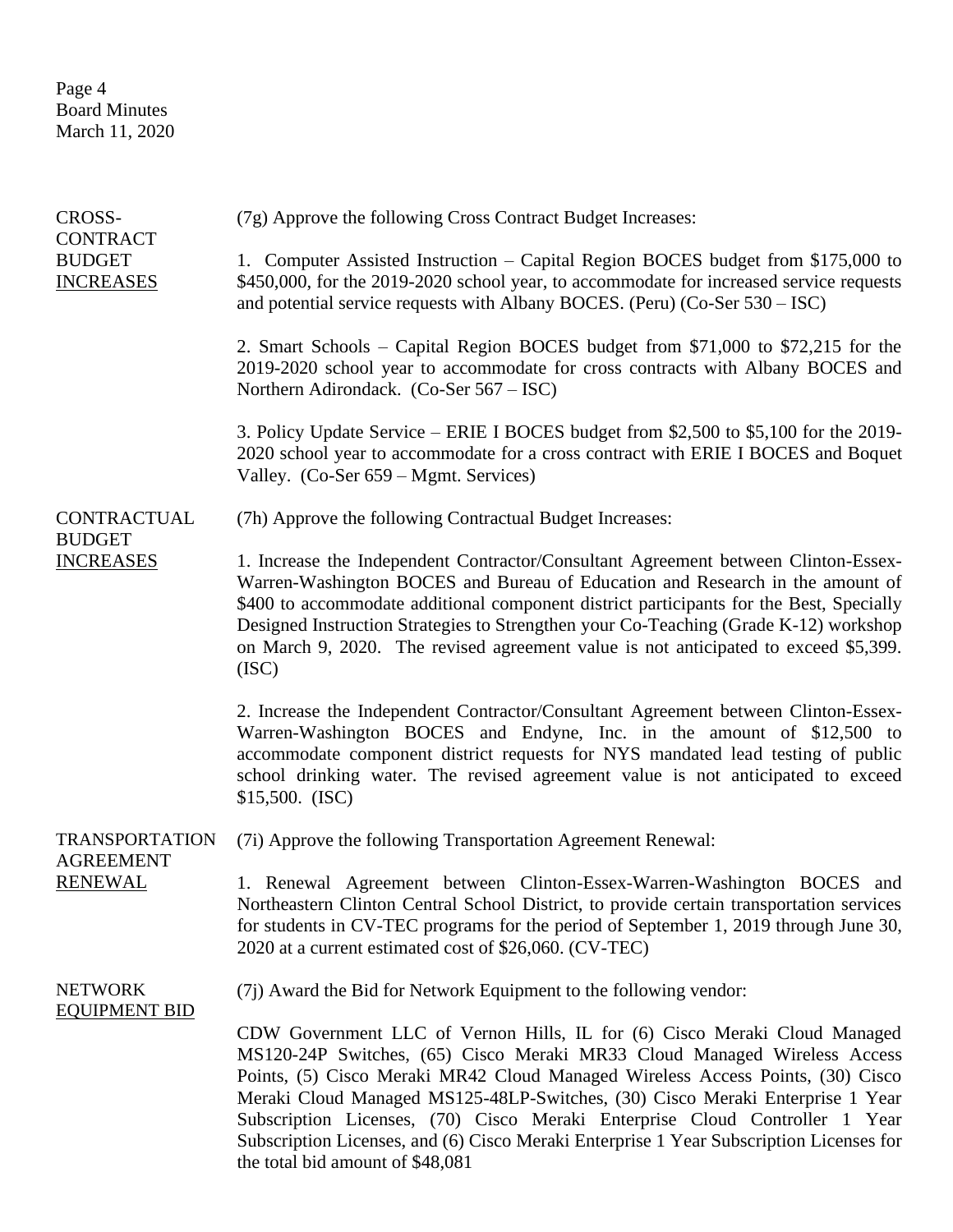Page 5 Board Minutes March 11, 2020

| <b>CONTINUED</b>                                                                            |                                                                                                                                                                                                                                                                                                                                                                                                                                                                                                                                                                |
|---------------------------------------------------------------------------------------------|----------------------------------------------------------------------------------------------------------------------------------------------------------------------------------------------------------------------------------------------------------------------------------------------------------------------------------------------------------------------------------------------------------------------------------------------------------------------------------------------------------------------------------------------------------------|
|                                                                                             | Notes:<br>-3 additional vendors submitted bids: SHI International of Somerset, NJ; Amer.com<br>Corp of Clearwater, FL; and Aspire Technology Partners of Eatontown, NJ.<br>-The total bid award of \$48,081 is 85% funded through the Schools and Libraries<br>Universal Service Support Program (E-Rate).                                                                                                                                                                                                                                                     |
| <b>INTERNAL AUDIT</b><br><b>REQUIREMENT</b>                                                 | (7k) Approve the following Resolution:                                                                                                                                                                                                                                                                                                                                                                                                                                                                                                                         |
| <b>EXEMPTION</b>                                                                            | WHEREAS a mandate relief measure was enacted by New York State to exempt school<br>districts from the requirement to maintain an internal audit function; and<br>WHEREAS Education Law Section 2116-B was amended to include language relative<br>to this exemption; and                                                                                                                                                                                                                                                                                       |
|                                                                                             | WHEREAS the New York State Education Department Office of Educational<br>Management Services provided guidance indicating that BOCES can also partake in this<br>exemption and created a Certification Form for BOCES to use in order to illustrate<br>eligibility, and has indicated that this exemption applies to the 2020-21 school fiscal<br>year; and                                                                                                                                                                                                    |
|                                                                                             | WHEREAS Clinton-Essex-Warren-Washington BOCES qualifies for this exemption<br>for fiscal year 2020-21 based on completion of this form as prescribed by NYSED; and<br>WHEREAS the Audit Committee of the Clinton-Essex-Warren-Washington BOCES<br>recommends the BOCES adopt this mandate relief measure and not conduct an internal<br>audit for the 2020-21 school year; therefore<br>BE IT RESOLVED that the Clinton-Essex-Warren-Washington BOCES shall adopt the<br>mandate relief measure and not conduct an internal audit for the 2020-21 school year. |
| <b>INDEPENDENT</b><br><b>AUDITOR</b><br>APPOINTMENT/<br><b>MANAGEMENT</b><br><b>LETTER</b>  | (7L) Appoint West & Company, CPAs, PC, of Gloversville, NY, as the CEWW BOCES<br>Independent Auditor for the 2019-20 audits (to be conducted during the 2020-21 school<br>year) and approve the engagement letter (attached). The fee for the 2019-20 audit is<br>\$16,500.                                                                                                                                                                                                                                                                                    |
| <b>OLD BUSINESS</b>                                                                         | Audit Committee Meeting Minutes from the December 11, 2019 meeting were shared<br>with the Board.                                                                                                                                                                                                                                                                                                                                                                                                                                                              |
| <b>CONSENT</b><br><b>AGENDA</b><br><b>PERSONNEL</b>                                         | Mr. Murdock moved, seconded by Mrs. Gonyo-Horne, to approve the following<br>Consent Agenda Personnel items 9a–9i as presented. All Board Members present voted<br>yes—motion carried.                                                                                                                                                                                                                                                                                                                                                                         |
| <b>RESIGNATIONS</b><br>FOR THE PURPOSE<br>OF RETIREMENT<br>BOVA, KEZAR,<br><b>BOUDRIEAU</b> | (9a) Recommend that the Board approve the following letters of resignation for the<br><b>Purpose of Retirement:</b>                                                                                                                                                                                                                                                                                                                                                                                                                                            |
|                                                                                             | 1. Michael Bova, Power Sport Technology and Marine Technology Teacher, Effective<br>September 1, 2020<br>2. Kenneth Kezar, Building Maintenance Mechanic, Effective January 18, 2021<br>3. Donna Boudrieau, Teacher Aide/Student Aide, Effective June 30, 2021                                                                                                                                                                                                                                                                                                 |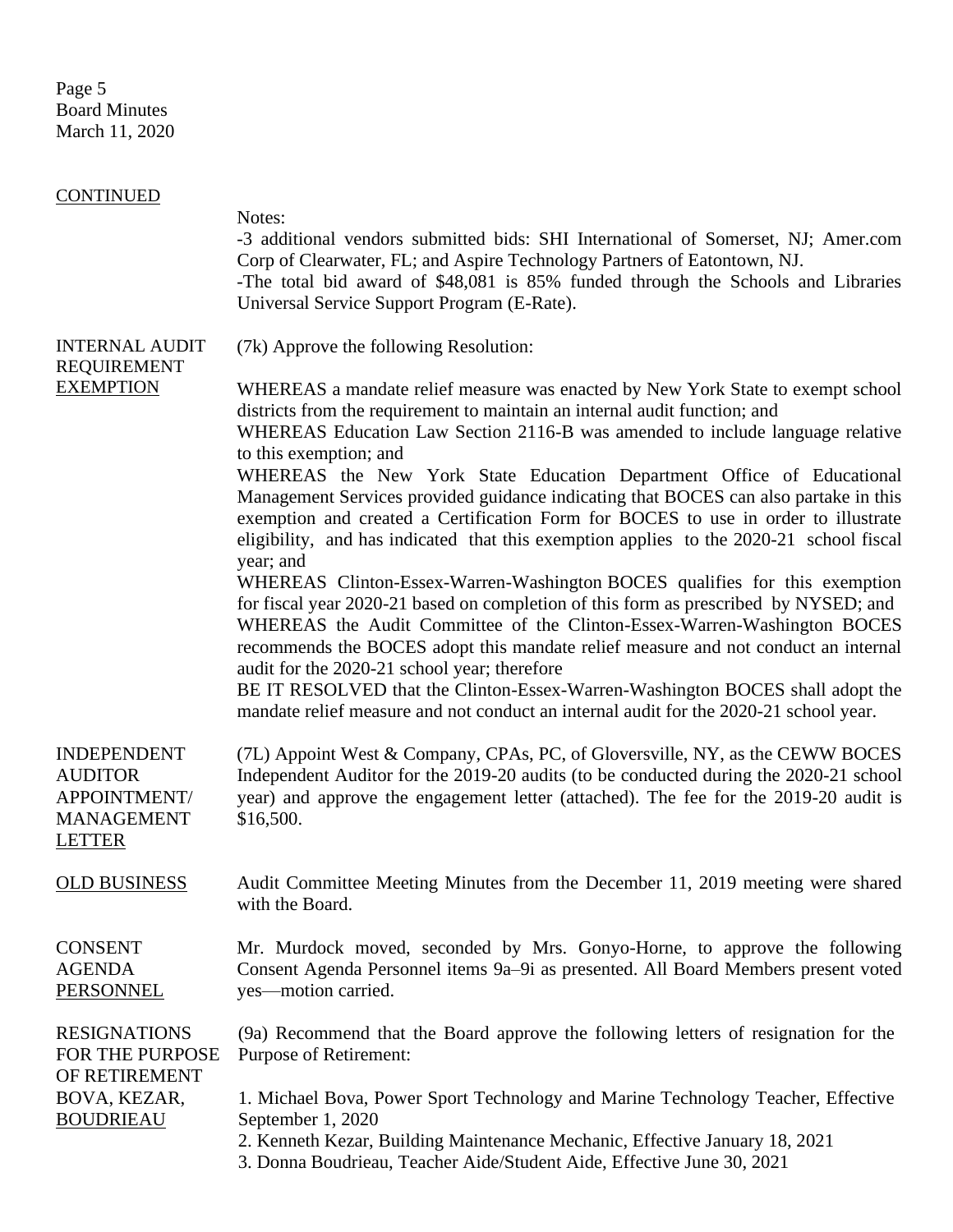Page 6 Board Minutes March 11, 2020

| <b>RESIGNATIONS</b><br>PAQUIN, NGUYEN,                         | (9b) Approve the following letters of resignations:                                                                                                                                                                                                                                                                                                                                                                                                                                                                                                                                                                                                                                                                                                                                                                         |  |  |
|----------------------------------------------------------------|-----------------------------------------------------------------------------------------------------------------------------------------------------------------------------------------------------------------------------------------------------------------------------------------------------------------------------------------------------------------------------------------------------------------------------------------------------------------------------------------------------------------------------------------------------------------------------------------------------------------------------------------------------------------------------------------------------------------------------------------------------------------------------------------------------------------------------|--|--|
| LAVALLEY,<br><b>MCCLATCHIE</b>                                 | 1. Douglas Paquin, Jr., Teacher Aide/Student Aide Effective February 26, 2020<br>2. Nhi Nguyen, Teacher Aide/Student Aide, Effective March 3, 2020<br>3. Stephanie LaValley, Account Clerk/Typist, Effective February 24, 2020<br>4. Katie McClatchie, Teacher Aide/Student Aide, Effective February 28, 2020                                                                                                                                                                                                                                                                                                                                                                                                                                                                                                               |  |  |
| <b>LEAVE OF</b><br><b>ABSENCE</b>                              | $(9c)$ Approve the following leave(s) of absence:                                                                                                                                                                                                                                                                                                                                                                                                                                                                                                                                                                                                                                                                                                                                                                           |  |  |
| <b>GILL</b>                                                    | 1. Surinderpal Gill, Teacher Aide/Student Aide, leave of absence February 21, 2020<br>through March 20, 2020.                                                                                                                                                                                                                                                                                                                                                                                                                                                                                                                                                                                                                                                                                                               |  |  |
| <b>AMENDMENTS</b>                                              | (9d) Amend the following 52-week Civil Service Probationary appointment that was<br>approved at the October 9, 2019 Board meeting, with the following changes:                                                                                                                                                                                                                                                                                                                                                                                                                                                                                                                                                                                                                                                              |  |  |
|                                                                | 1.<br>Name: Douglas Paquin Jr.<br>Position: Teacher Aide/Student Aide<br><b>Effective Date:</b> October 46 15, 2019<br>Tentative Permanent Date: October 46 45, 2020<br>Annualized Base Salary: \$16,982<br>Prorated Salary: \$14,677.91                                                                                                                                                                                                                                                                                                                                                                                                                                                                                                                                                                                    |  |  |
|                                                                | Amend the Provisional Civil Service Appointment that was approved at the February<br>12, 2020 meeting, with the following changes:<br>Name: Giovanna Nelkin<br>1.<br><b>Position: Senior Caseworker</b><br><b>Effective Date: January 24 27, 2020</b><br>Annual Salary: \$45,000<br>Prorated Salary: \$20,076.92 \$19,384.62<br>(EFFECTIVE PERMANENT DATE TO BE DETERMINED UPON SUCCESSFUL COMPLETION<br>OF CIVIL SERVICE EXAM)                                                                                                                                                                                                                                                                                                                                                                                             |  |  |
| <b>FOUR-YEAR</b><br><b>PROBATIONARY</b><br><b>APPOINTMENTS</b> | (9e) Appoint the following person(s) to a Four-Year Probationary Appointment as<br>follows:                                                                                                                                                                                                                                                                                                                                                                                                                                                                                                                                                                                                                                                                                                                                 |  |  |
| SMART,<br><b>CHRISTIAN</b>                                     | 1. Leanord Smart, Vehicle Mechanical Repair Teacher, Effective February 11, 2020.                                                                                                                                                                                                                                                                                                                                                                                                                                                                                                                                                                                                                                                                                                                                           |  |  |
|                                                                | 2. Margarett Christian, Teaching Assistant, Effective March 2, 2020, Annual Base<br>Salary of \$22,218, Prorated Salary of \$8,887.20.<br>(The Expiration date for the above appointments are tentative and conditional only. Except to<br>the extent required by the applicable provisions of Section 3012 of the Education Law, in order<br>to be granted tenure the teacher must receive composite or overall annual professional<br>performance review ratings pursuant to Section 3012-c and/or 3012d of the Education Law of<br>either effective or highly effective in at least three $(3)$ of the four $(4)$ preceding years, and if the<br>teacher receives an ineffective composite or overall rating in the final year of the probationary<br>period the teacher shall not be eligible for tenure at that time). |  |  |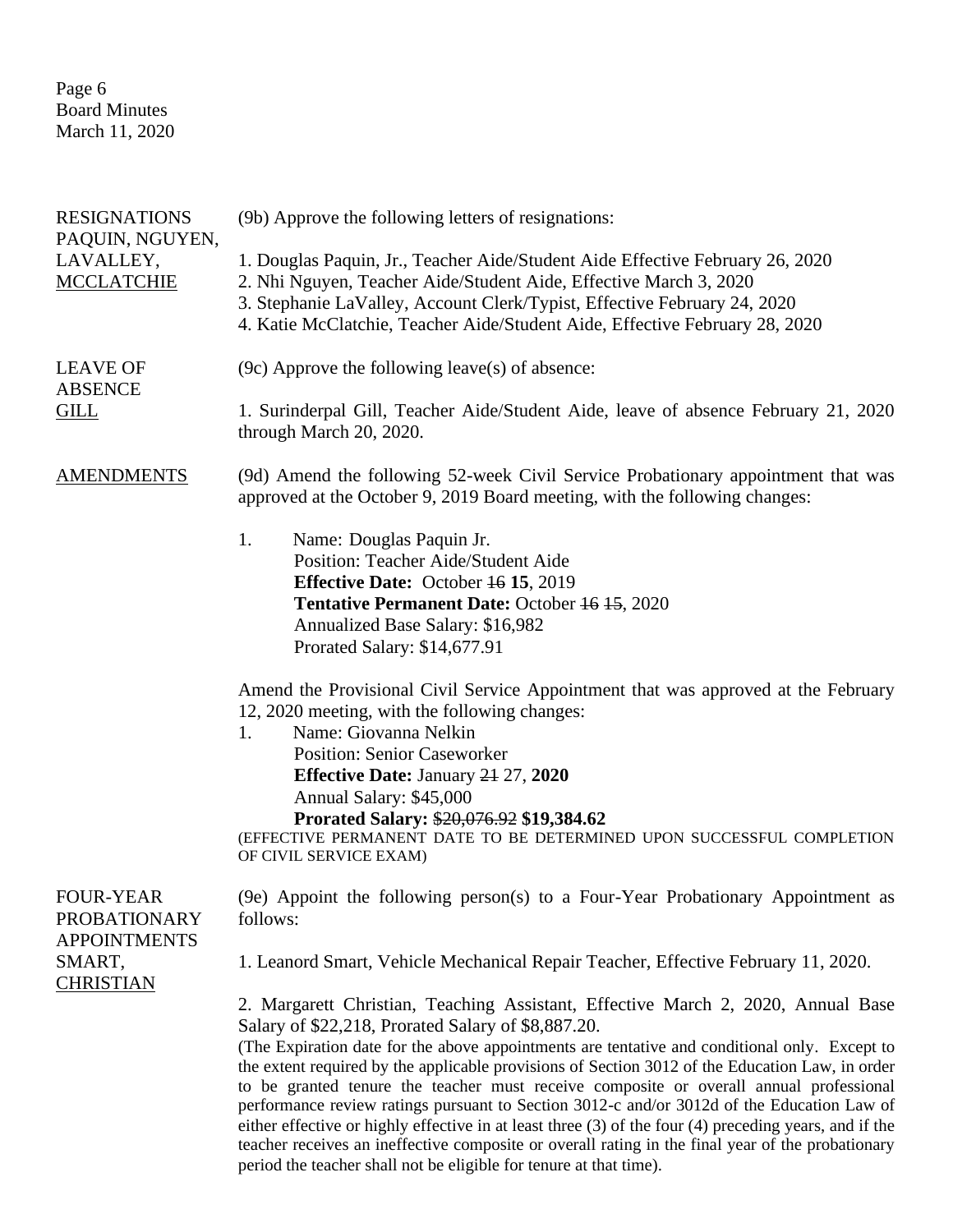Page 7 Board Minutes March 11, 2020

| <b>CIVIL SERVICE</b><br><b>PROBATIONARY</b><br><b>APPOINTMENTS</b><br>TEDFORD, SMART              | (9f) Appoint the following person(s) to a 52-week Civil Service Probationary<br>Appointment as follows:                                                                                |  |  |
|---------------------------------------------------------------------------------------------------|----------------------------------------------------------------------------------------------------------------------------------------------------------------------------------------|--|--|
|                                                                                                   | 1. Nicole Tedford, Teacher Aide/Student Aide, Effective March 2, 2020, Annual Salary<br>of \$18,000, Prorated Salary of \$7,326.63.                                                    |  |  |
|                                                                                                   | 2. Stacey Smart, Registered Professional Nurse (Schools), Effective March 23, 2020,<br>Annual Salary of \$42,500, Prorated Salary of \$13,387.50. (pending fingerprint<br>clearance)   |  |  |
| <b>TEMPORARY</b><br><b>APPOINTMENTS</b><br><b>MERCIER</b>                                         | $(9g)$ Appoint the following person(s) to a Temporary Appointment for the 2019-20<br>school year:                                                                                      |  |  |
|                                                                                                   | 1. Frank Mercier, Security and Law Enforcement Teacher (Uncertified), Effective<br>January 6, 2020 - June 30, 2020, Annual Base Salary of \$41,599, Prorated Salary of<br>\$24,959.40. |  |  |
| <b>TEMPORARY</b><br><b>GRANT</b>                                                                  | (9h) Approve the following Temporary Grant appointment from February 19, 2020 -<br>June 30, 2020:                                                                                      |  |  |
| <b>APPOINTMENT</b>                                                                                | 1. Alexa Lovely, Work Study Student, not-to-exceed 160 hours, at \$11.80/hour                                                                                                          |  |  |
| <b>SUBSTITUTES</b>                                                                                | (9i) Approve the following list of Substitute and Temporary-On-Call appointments for<br>the 2019-20 school year:                                                                       |  |  |
|                                                                                                   | Name<br>Title<br>Kellylynn Watson<br><b>Bus Driver</b><br>Hannah LaFountain<br>Teacher<br>Justin Taylor<br>Teacher (pending fingerprint clearance)                                     |  |  |
| <b>REVISED</b><br><b>ADMINISTRATIVE</b><br><b>PROCEDURE</b><br><b>ACKNOWLEDGE-</b><br><b>MENT</b> | The Board was provided a copy of the revised Discrimination/Harassment Complaint<br>Form (Administrative Procedure) for acknowledgement purposes only.                                 |  |  |
| <b>REVISED POLICY</b><br>- WAIVE FIRST<br><b>READING &amp;</b><br><b>ADOPT</b>                    | Mr. Murdock moved, seconded by Mr. Harriman, Sr., that the Board Waive the First<br>Reading and adopt the following Revised Policy:                                                    |  |  |
|                                                                                                   | #5010 Antidiscrimination Policy (attached)<br>All Board Members present voted yes—motion carried.                                                                                      |  |  |
| <b>REVISED</b><br><b>POLICIES</b><br>1 <sup>ST</sup> READING                                      | Mr. Murdock moved, seconded by Mrs. Gonyo-Horne, that the Board adopt the<br>following revised policies:                                                                               |  |  |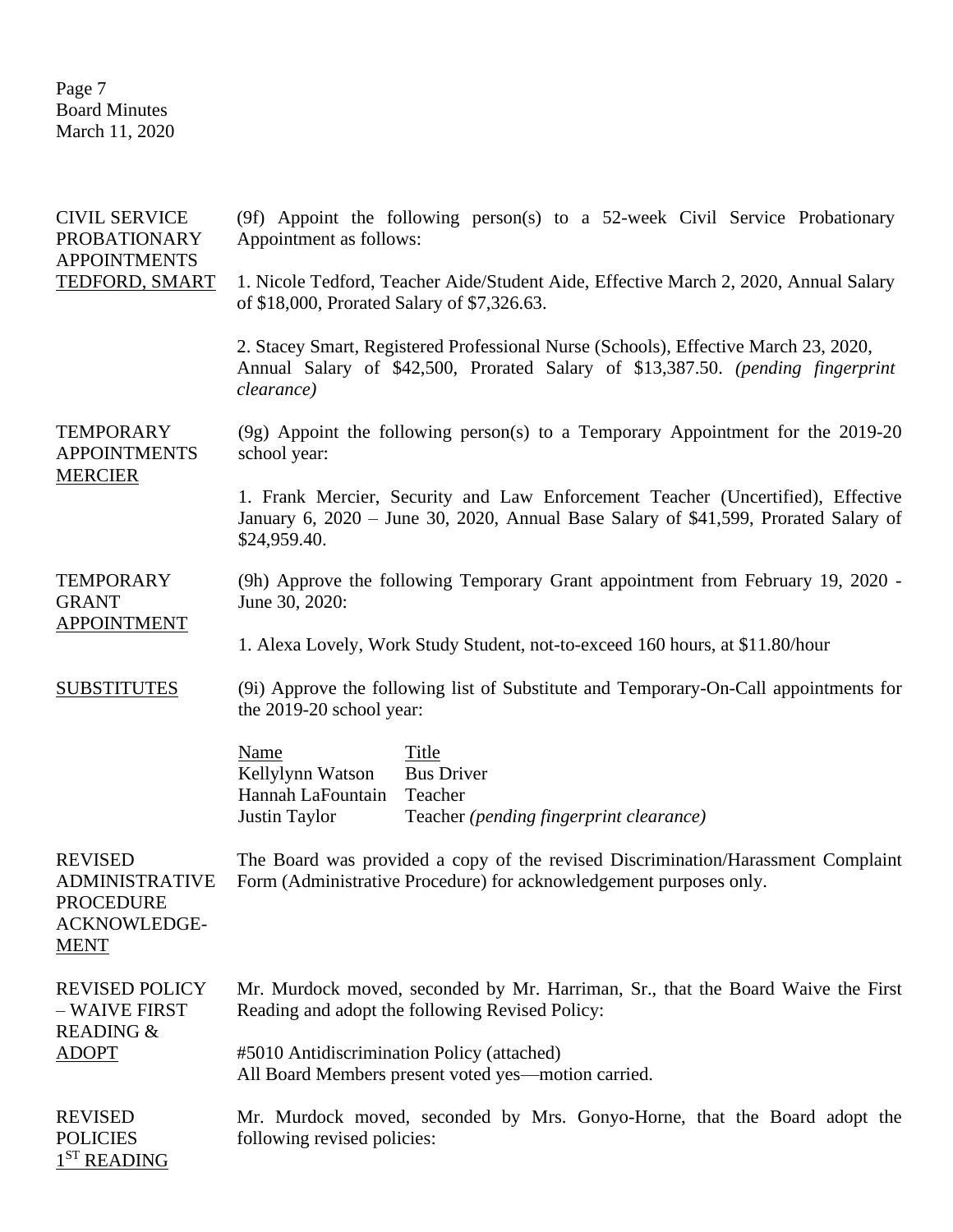#8160 CVES District Wide School Safety Plan #8160.1 CVES Building Level Emergency Response Plan – Special Education/CV-TEC #8160.3 CVES Building Level Emergency Response Plan – Yandon-Dillon Education Center #8160.4 CVES Building Level Emergency Response Plan – Satellite Campus

All Board Members present voted yes—motion carried.

MEMORANDUM OF AGREEMENT BETWEEN CEWW BOCES & UNITED PROFESSIONALS UNIT Mr. Murdock moved, seconded by Mrs. Gonyo-Horne, that the Board approve the Memorandum of Agreement between the Clinton-Essex-Warren-Washington Board of Cooperative Educational Services and the CVES United Professionals Unit that acknowledges and agrees to add the starting salary provision for a 10-month Employment and Training Counselor. All Board Members present voted yes—motion carried.

## PROPOSAL Mr. Murdock moved, seconded by Mr. Harriman Sr., that the Board accept the following Proposal:

Proposal from Ducks Unlimited, Inc. for the purpose of purchasing 1.0 Wetland Mitigation credits through its Vermont In-Lieu Fee Program to satisfy capital project wetland impacts at the Plattsburgh Main Campus. The total cost is \$174,101.00 for the required 1.0 Wetland Mitigation Credit and the transaction will be completed upon Ducks Unlimited Inc.'s receipt of full payment, verification of available credits and their letter of acknowledgement.

Be it further recommended that the CVES Board President be granted authority to enter into an agreement contract, if any, contingent upon CVES' attorney approval.

Note: No additional proposals received. Ducks Unlimited, Inc. is the sole provider for Wetland Mitigation Credits. All Board Members present voted yes—motion carried.

## CAPITAL PROJECT BID AWARD Mr. Harriman Sr. moved, seconded by Mr. Murdock, that the Board approve the following 2020 Capital Improvement Project Bid Awards:

Based on Tetra Tech and Schoolhouse's analysis and confirmation of the bids submitted for the 2020 Capital Improvement Project, that the Board award Base Bids plus Alternate #1, Alternate #2, Alternate #3, Alternate #4, Alternate #5, Alternate #7, Alternate #8, Alternate #9, to the following contractors and that bid Alternate #6 not be accepted. Be it further recommended that the CVES Board President be granted authority to enter into bid contracts contingent upon CVES' attorney approval.

1.General Work Contract – Murnane Building Contractors, Inc. of Plattsburgh, NY – Base Bid \$6,480,000; Alternate #1 \$196,000; Alternate #2 \$86,000; Alternate #5 \$2,400.

Note: One other contractor submitted the following bid:

Bast Hatfield Construction, LLC of Clifton Park, NY – Base Bid \$7,100,000; Alternate #1 \$182,000; Alternate #2 \$85,000; Alternate #5 \$9,000.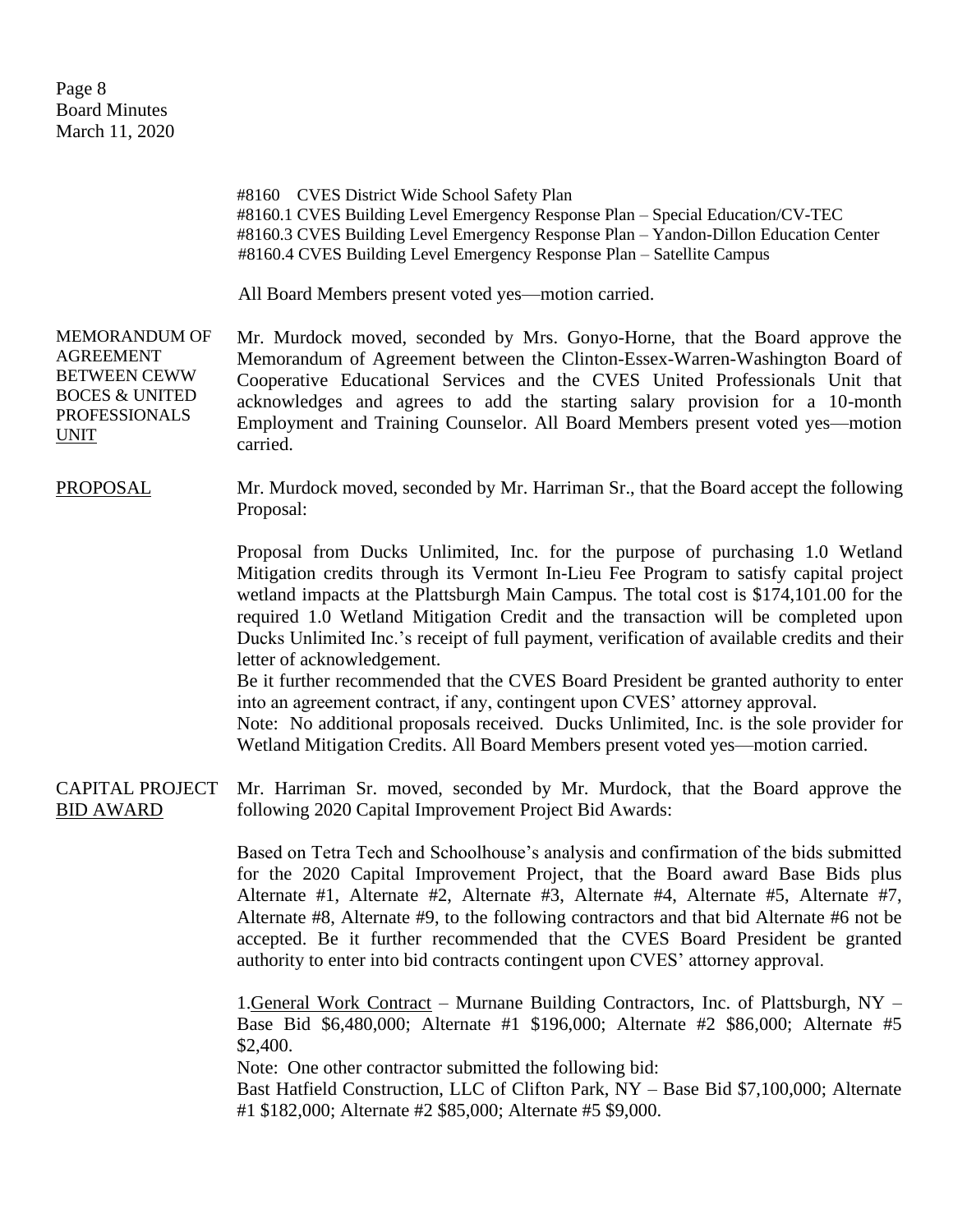Page 9 Board Minutes March 11, 2020

| CAPITAL PROJECT<br><b>BID AWARD</b><br><b>CONTINUED</b> | 2. Electrical Work Contract – Weydman Electric, Inc. of Tonawanda, NY – Base Bid<br>\$1,095,000; Alternate #2 (-\$3,600); Alternate #7 \$97,000; Alternate #9 \$21,500.<br>Note: Three other contractors submitted the following bids:<br>William J. Murray, Inc. of Plattsburgh, NY - Base Bid \$1,151,000; Alternate #2 \$3,000;<br>Alternate #7 \$177,000; Alternate #9 \$22,800.<br>S & L Electric, Inc. of Colton, NY - Base Bid $$1,432,000$ ; Alternate #2 $$2,400$ ;<br>Alternate #7 \$152,300; Alternate #9 \$37,000.<br>Harold R Clune, Inc., of Ballston Spa, $NY - Base$ Bid \$1,769,000; Alternate #2 \$300;<br>Alternate #7 \$86,000; Alternate #9 \$0.<br>3. Mechanical Work Contract – John W. Danforth Company of Halfmoon, NY – Base<br>Bid \$3,281,000; Alternate #5 \$84,500.<br>Note: Two other contractors submitted the following bids:<br>L.H. LaPlante Company, Inc. of Plattsburgh, NY - Base Bid \$3,590,000; Alternate #5<br>\$68,000.<br>K & L Plumbing & Heating, Inc. of Plattsburgh, NY - Base Bid \$4,111,000; Alternate<br>#5 \$71,111.<br>4. Plumbing Work Contract – L.H. LaPlante Company, Inc. of Plattsburgh, NY – Base<br>Bid \$642,000 (no Plumbing Contract alternates).<br>Note: One other contractor submitted the following bid:<br>K & L Plumbing & Heating, Inc. of Plattsburgh, $NY - Base$ Bid \$811,348.<br>5. Roofing Work Contract - A.W. Farrell & Son, Inc. of Dunkirk, NY - Base Bid<br>\$1,867,207.<br>Note: Three other contractors submitted the following bids:<br>T.P. Monahan, Inc. of Queensbury, NY - Base Bid \$1,875,300.<br>S & L Roofing and Sheetmetal of Voorheesville, NY - Base Bid \$2,344,900.<br>Titan Roofing, Inc. of Springfield, MA - Base Bid \$2,504,000.<br>6. Site Work Contract – Reale Construction Company, Inc. of Ticonderoga, NY – Base<br>Bid \$2,686,000; Alternate #3 \$44,000; Alternate #4 \$94,000; Alternate #8 \$96,000;<br>Alternate #9 \$210,000 contingent upon wetland permitting.<br>Note: One other contractor submitted the following bid:<br>Luck Brothers, Inc. of Plattsburgh, $NY - Base$ Bid \$3,508,400; Alternate #3 \$48,000; |
|---------------------------------------------------------|----------------------------------------------------------------------------------------------------------------------------------------------------------------------------------------------------------------------------------------------------------------------------------------------------------------------------------------------------------------------------------------------------------------------------------------------------------------------------------------------------------------------------------------------------------------------------------------------------------------------------------------------------------------------------------------------------------------------------------------------------------------------------------------------------------------------------------------------------------------------------------------------------------------------------------------------------------------------------------------------------------------------------------------------------------------------------------------------------------------------------------------------------------------------------------------------------------------------------------------------------------------------------------------------------------------------------------------------------------------------------------------------------------------------------------------------------------------------------------------------------------------------------------------------------------------------------------------------------------------------------------------------------------------------------------------------------------------------------------------------------------------------------------------------------------------------------------------------------------------------------------------------------------------------------------------------------------------------------------------------------------------------------------------------------------------------------------------------------------------------------------------------|
|                                                         | Alternate #4 \$40,000; Alternate #8 \$109,000; Alternate #9 \$445,000.<br>All Board Members present voted yes-motion carried.                                                                                                                                                                                                                                                                                                                                                                                                                                                                                                                                                                                                                                                                                                                                                                                                                                                                                                                                                                                                                                                                                                                                                                                                                                                                                                                                                                                                                                                                                                                                                                                                                                                                                                                                                                                                                                                                                                                                                                                                                |
|                                                         |                                                                                                                                                                                                                                                                                                                                                                                                                                                                                                                                                                                                                                                                                                                                                                                                                                                                                                                                                                                                                                                                                                                                                                                                                                                                                                                                                                                                                                                                                                                                                                                                                                                                                                                                                                                                                                                                                                                                                                                                                                                                                                                                              |
| <b>PROPOSALS</b>                                        | Mr. Murdock moved, seconded by Mrs. Gonyo-Horne, that the Board accept the<br>following Proposals:                                                                                                                                                                                                                                                                                                                                                                                                                                                                                                                                                                                                                                                                                                                                                                                                                                                                                                                                                                                                                                                                                                                                                                                                                                                                                                                                                                                                                                                                                                                                                                                                                                                                                                                                                                                                                                                                                                                                                                                                                                           |
|                                                         | 1. Based on Tetra Tech Architects & Engineers' and Schoolhouse Construction's                                                                                                                                                                                                                                                                                                                                                                                                                                                                                                                                                                                                                                                                                                                                                                                                                                                                                                                                                                                                                                                                                                                                                                                                                                                                                                                                                                                                                                                                                                                                                                                                                                                                                                                                                                                                                                                                                                                                                                                                                                                                |

analysis and recommendation, that the Board accept a proposal submitted by Atlantic Testing Laboratories, Limited of Plattsburgh, NY for 3rd Party Inspection Services and Testing. Services will include, but not be limited to, SWPPP (Storm Water Pollution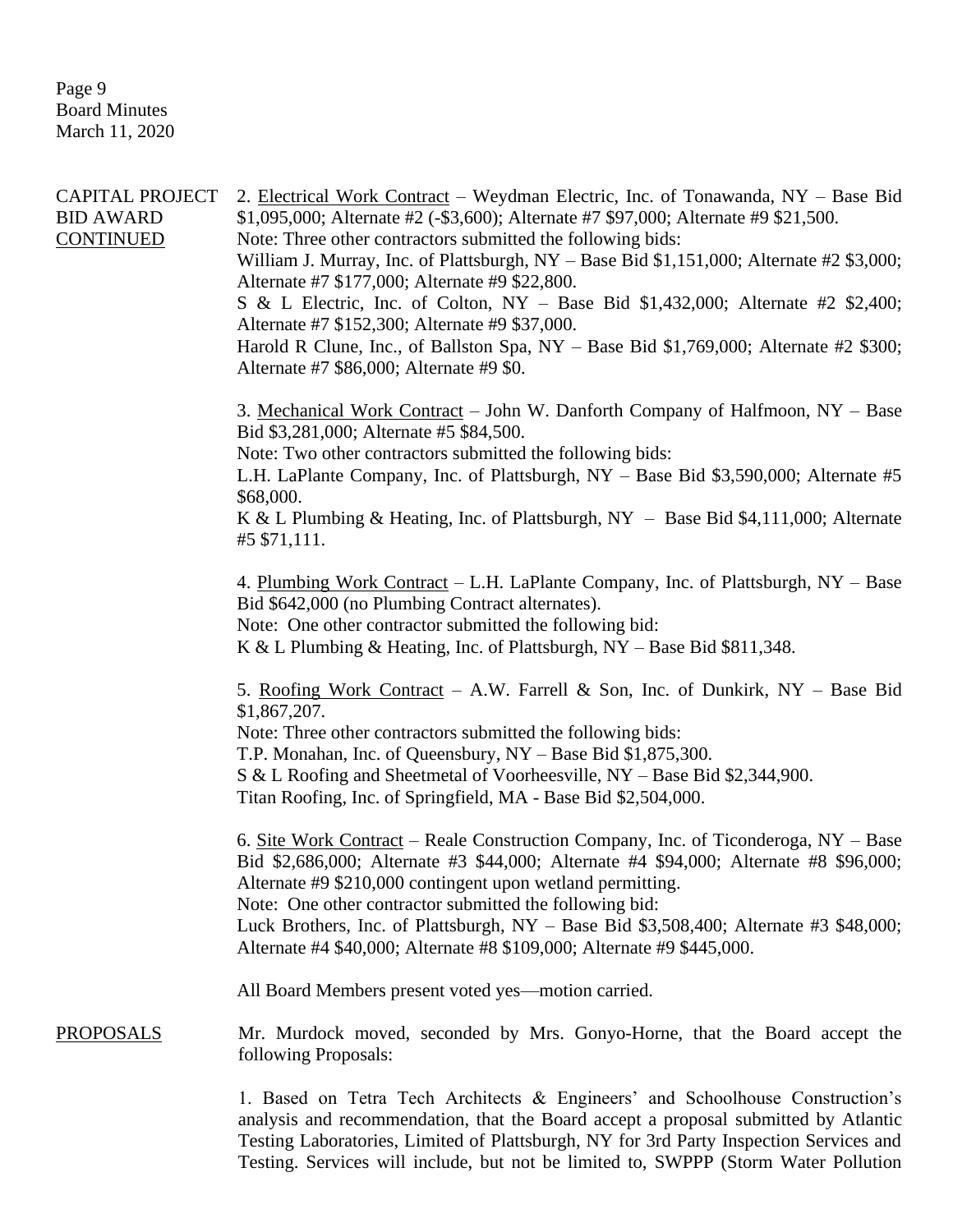Page 10 Board Minutes March 11, 2020

CONTINUED Protection Plan) and SPDES (State Pollutant Discharge Elimination) compliance, as required by the NYSDEC, for Capital Project site work. Services will take place at the Plattsburgh Main Campus, Plattsburgh Satellite Campus, and Mineville Campus. Be it further recommended that the CVES Board President be granted authority to enter into a service agreement contract contingent upon CVES' attorney approval. Note: One additional proposal was received from QC/QA Laboratories, Inc. of Schuylerville, NY. 2. Based on Tetra Tech Architects & Engineers' and Schoolhouse Construction's analysis and recommendation, that the Board accept a proposal submitted by Atlantic Testing Laboratories, Limited of Plattsburgh, NY for Asbestos Project Monitoring Services for the Capital Project. Services will take place at the Plattsburgh Main Campus, Plattsburgh Satellite Campus, and Mineville Campus. Be it further recommended that the CVES Board President be granted authority to enter into a service agreement contract contingent upon CVES' attorney approval.

Note: No additional proposals were received.

All Board Members present voted yes—motion carried.

| <b>MEMORANDUM</b><br>OF AGREEMENT<br><b>BETWEEN CEWW</b><br><b>BOCES &amp; UNITED</b><br><b>PROFESSIONALS</b><br><u>UNIT</u> | Mr. Murdock moved, seconded by Mr. Harriman, Sr., that the Board approve the<br>Memorandum of Agreement between the Clinton-Essex-Warren-Washington Board of<br>Cooperative Educational Services and the CVES United Professionals Unit in regards to<br>the Statement of Continued Eligibility (SOCE) or subject area extension credential<br>necessary to meet the BOCES' current placement needs. All Board Members present<br>voted yes—motion carried. |
|------------------------------------------------------------------------------------------------------------------------------|-------------------------------------------------------------------------------------------------------------------------------------------------------------------------------------------------------------------------------------------------------------------------------------------------------------------------------------------------------------------------------------------------------------------------------------------------------------|
| <b>RESIGNATION</b><br>SISKAVICH-<br><b>POITRAS</b>                                                                           | Mr. Murdock moved, seconded by Mr. Harriman Sr., that the Board approve the<br>following letter of resignation:                                                                                                                                                                                                                                                                                                                                             |
|                                                                                                                              | 1. Bianca Siskavich-Poitras, Teacher Aide/Student Aide, effective March 4, 2020<br>All Board Members present voted yes—motion carried.                                                                                                                                                                                                                                                                                                                      |
| <b>LEAVE OF</b><br><b>ABSENCE ERO-</b><br>ONEIL, BRINTON,                                                                    | Mr. Murdock moved, seconded by Mr. Harriman Sr., that the Board approve the<br>following leave(s) of absence:                                                                                                                                                                                                                                                                                                                                               |
| <b>BLAIR</b>                                                                                                                 | 1. Barbara Ero-O'Neil, Teacher Aide/Student Aide, leave of absence, effective March 3,<br>2020 – March 19, 2020.                                                                                                                                                                                                                                                                                                                                            |
|                                                                                                                              | 2. Marcia Brinton, Teacher Aide/Student Aide, leave of absence, February 27, 2020 –<br>April 27, 2020.                                                                                                                                                                                                                                                                                                                                                      |
|                                                                                                                              | 3. Chad Blair, Vehicle Mechanical Repair Teacher, unpaid leave of absence, effective<br>March 12, 2020 – March 16, 2020 (2.5 days).                                                                                                                                                                                                                                                                                                                         |
|                                                                                                                              | All Board Members present voted yes—motion carried.                                                                                                                                                                                                                                                                                                                                                                                                         |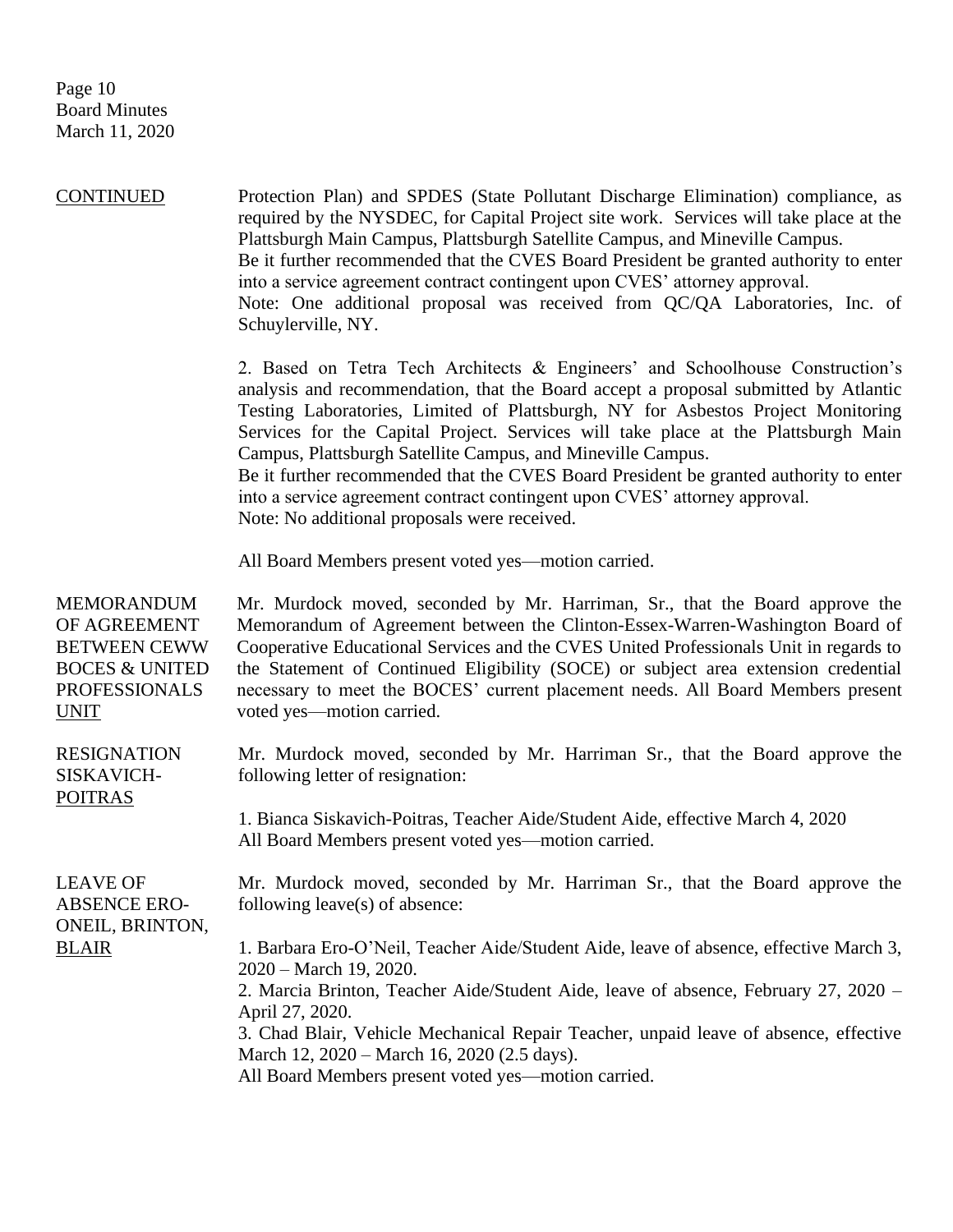Page 11 Board Minutes March 11, 2020

**TERMINATION BUSHEY** Mr. Murdock moved, seconded by Mr. Harriman Sr., that the Board approve the following resolution:

> 1. Be It Resolved, that the Board terminate Angela Bushey, Allied Health Teacher (40% FTE Temporary Appointment), effective March 12, 2020.

All Board Members present voted yes—motion carried.

RESOLUTION Mr. Murdock moved, seconded by Mr. Harriman Sr., that the Board approve the following resolution:

> 1. Be It Resolved, the Board approve the 5-day suspension, without pay, of a probationary Teaching Assistant, effective March 12, 2020. All Board Members present voted yes—motion carried.

- STRATEGIC PLAN UPDATE Dr. Davey thanked the Board and the CVES team for their work in updating the District Planning Team (DPT) at our March 9<sup>th</sup> meeting. Dr. Davey shared that the Annual Survey is scheduled to be administered from April  $6th - 22<sup>nd</sup>$ . Staff updates in each division are currently being planned. Once completed, the survey will be tallied and shared with the Board at the May 13, 2020 meeting. More information will be forthcoming on the Survey.
- DISTRICT SUPT. UPDATE Dr. Davey began the Superintendent's Update by reminding the Board that the 2020 Census will be delivered to everyone in the very near future. He stressed the importance of all individuals to participate so that our region is fully counted. Next, it was shared that the Clinton County School Boards dinner will be held on May 7, 2020 and our Board members were encouraged to attend. Dr. Davey will be confirming the date of the Essex County School Boards dinner with the Essex County CSOs. Next, Dr. Davey thanked Board member Richard Harriman, Sr. for attending the BOCES Advocacy (Lobby) Day. He and several other representatives from CVES were able to meet with area legislators and other Statewide representatives in Albany; our CVES team felt our Lobby Day was very successful. Dr. Davey then shared a brief Health Insurance update with the Board and reported that premium rates were approved by the Board of Directors. The approved 2020-21 rates were lower than the expected budget estimates and were approved at an average rate of 5%. Discussion then ensued about the positive effects of switching carriers to Empire. Dr. Davey then congratulated Regent Beverley Ouderkirk on her successful reappointment to the Board of Regents. Lastly, Dr. Davey provided the following upcoming events with the Board:

CVES/CV-TEC Board of Education Visits:

|  | • Richard Harriman, Sr. Northern Adirondack CSD March 16, 2020 – 7 p.m. |  |
|--|-------------------------------------------------------------------------|--|
|--|-------------------------------------------------------------------------|--|

• Ed Marin Beekmantown CSD April 28, 2020 – 6 p.m.

OTHER Dr. Davey acknowledged the dedicated service of the retirees listed on the Board agenda this evening. He then indicated to the Board that there may be one potential vacant seat on the Board as of April 23, 2020. Mr. Harriman Sr. inquired about a finalized location for graduation this year. Mrs. Friedman responded that at this time they are waiting on